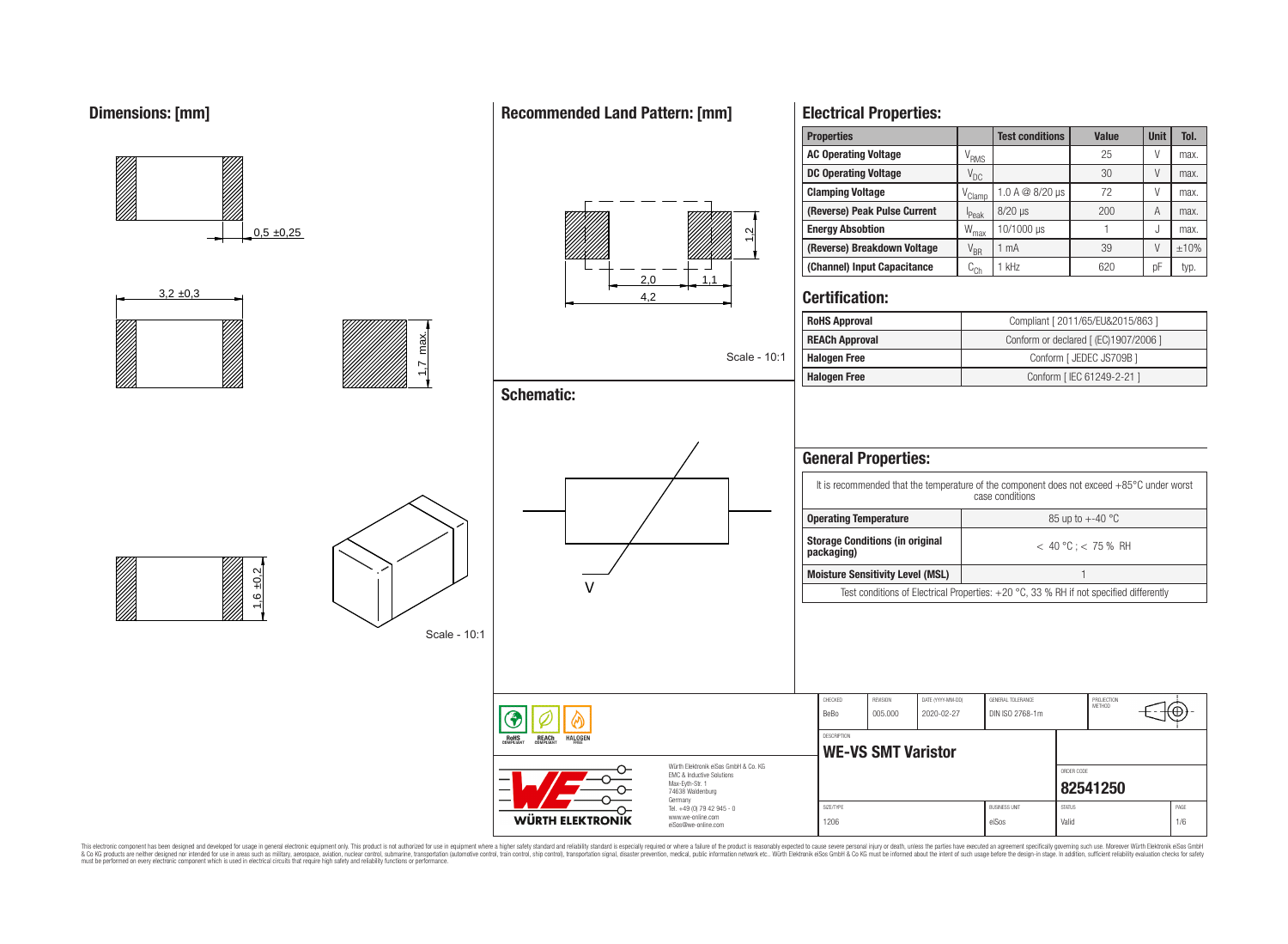

**Pulse Lifetime Derating:**

This electronic component has been designed and developed for usage in general electronic equipment only. This product is not authorized for subserved requipment where a higher selection equipment where a higher selection

## **Rated Current vs. Voltage:**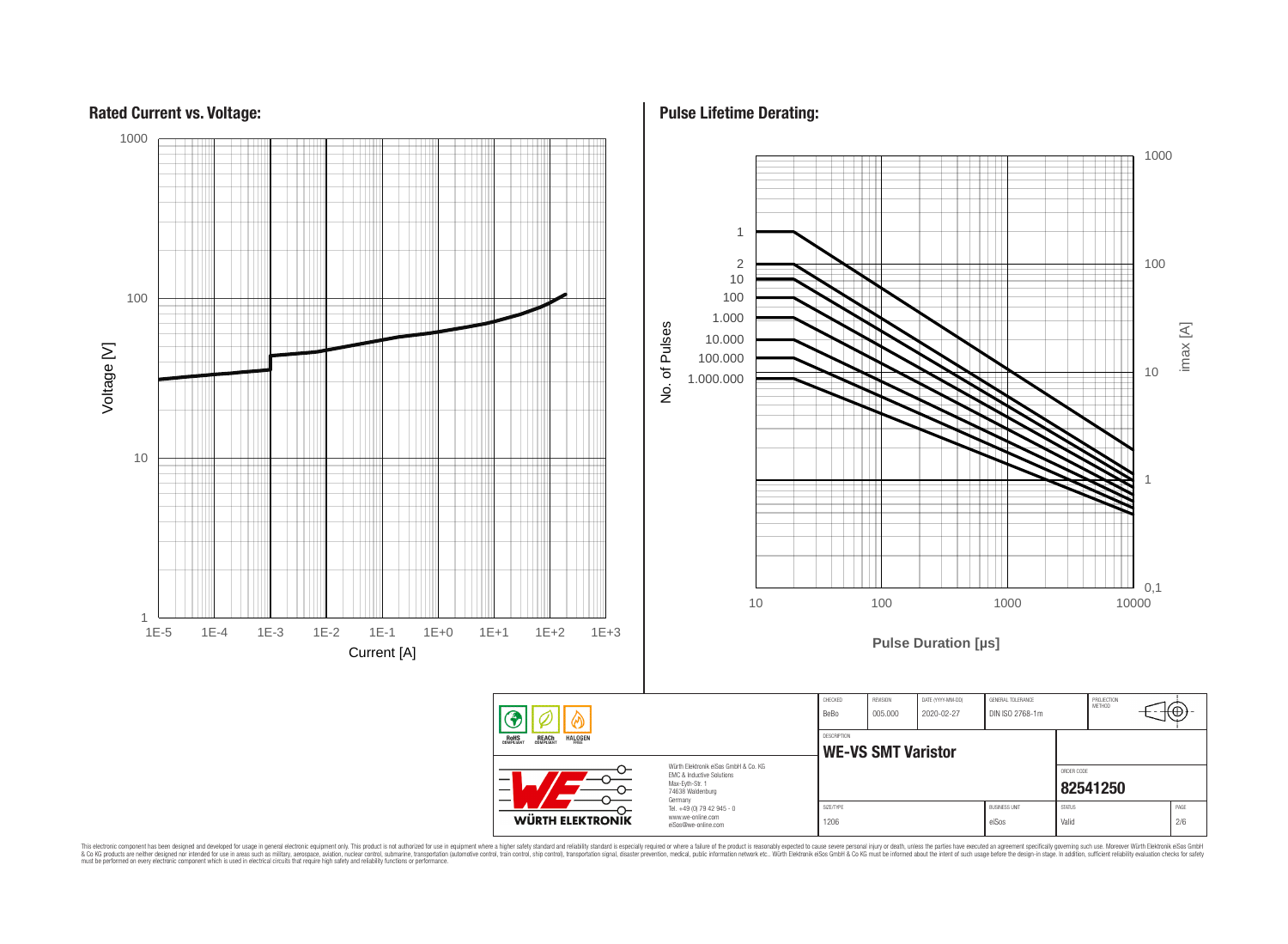# **Packaging Specification - Tape and Reel: [mm]**



This electronic component has been designed and developed for usage in general electronic equipment only. This product is not authorized for subserved requipment where a higher selection equipment where a higher selection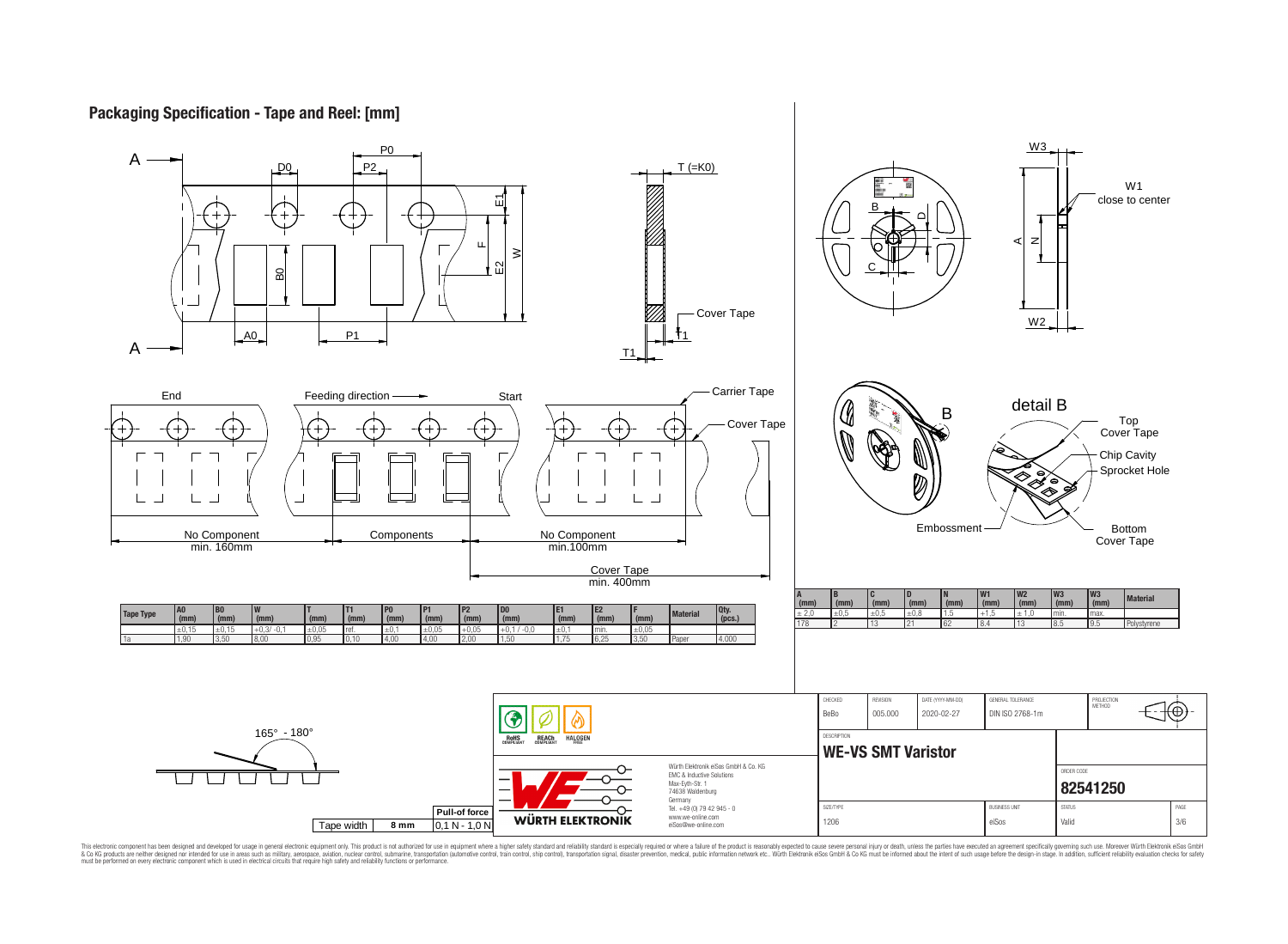# **Classification Reflow Profile for SMT components:**



# **Classification Reflow Soldering Profile:**

| <b>Profile Feature</b>                                               |                | <b>Value</b>       |
|----------------------------------------------------------------------|----------------|--------------------|
| <b>Preheat Temperature Min</b>                                       | 's min         | 150 °C             |
| <b>Preheat Temperature Max</b>                                       | s max          | 200 °C             |
| Preheat Time $t_s$ from $T_s$ <sub>min</sub> to $T_s$ <sub>max</sub> | $t_{\rm s}$    | 60 - 120 seconds   |
| Ramp-up Rate $(T_1$ to $T_p$ )                                       |                | 3 °C/ second max.  |
| <b>Liquidous Temperature</b>                                         | Ь.             | 217 °C             |
| Time t <sub>1</sub> maintained above T <sub>1</sub>                  | Ţ.             | $60 - 150$ seconds |
| Peak package body temperature                                        | l <sub>n</sub> | see table below    |
| Time within 5°C of actual peak<br>temperature                        | $t_{p}$        | $20 - 30$ seconds  |
| Ramp-down Rate $(T_1$ to $T_p)$                                      |                | 6 °C/ second max.  |
| Time 25°C to peak temperature                                        |                | 8 minutes max.     |

refer to IPC/ JEDEC J-STD-020E

# **Package Classification Reflow Temperature:**

| <b>Properties</b>                                                    | Volume mm <sup>3</sup><br>$350$ | Volume mm <sup>3</sup><br>350-2000 | Volume mm <sup>3</sup><br>>2000 |
|----------------------------------------------------------------------|---------------------------------|------------------------------------|---------------------------------|
| <b>PB-Free Assembly   Package Thickness  </b><br>$< 1.6$ mm          | 260 °C                          | 260 °C                             | 260 °C                          |
| <b>PB-Free Assembly   Package Thickness  </b><br>$1.6$ mm $- 2.5$ mm | 260 °C                          | 250 °C                             | 245 °C                          |
| <b>PB-Free Assembly   Package Thickness  </b><br>$\geq$ 2.5 mm       | 250 °C                          | 245 °C                             | 245 °C                          |

refer to IPC/ JEDEC J-STD-020E

| <b>REACH</b><br>COMPLIANT<br><b>HALOGEN</b><br>ROHS<br>COMPLIANT |                                                                                                          | BeBo<br><b>DESCRIPTION</b> | 005.000<br>2020-02-27<br><b>WE-VS SMT Varistor</b> |  |  |            | <b>METHOD</b> | (⊕+ |
|------------------------------------------------------------------|----------------------------------------------------------------------------------------------------------|----------------------------|----------------------------------------------------|--|--|------------|---------------|-----|
|                                                                  | Würth Flektronik eiSos GmbH & Co. KG<br>EMC & Inductive Solutions<br>Max-Evth-Str. 1<br>74638 Waldenburg |                            |                                                    |  |  | ORDER CODE |               |     |
|                                                                  | Germany                                                                                                  |                            |                                                    |  |  |            | 82541250      |     |

This electronic component has been designed and developed for usage in general electronic equipment only. This product is not authorized for subserved requipment where a higher selection equipment where a higher selection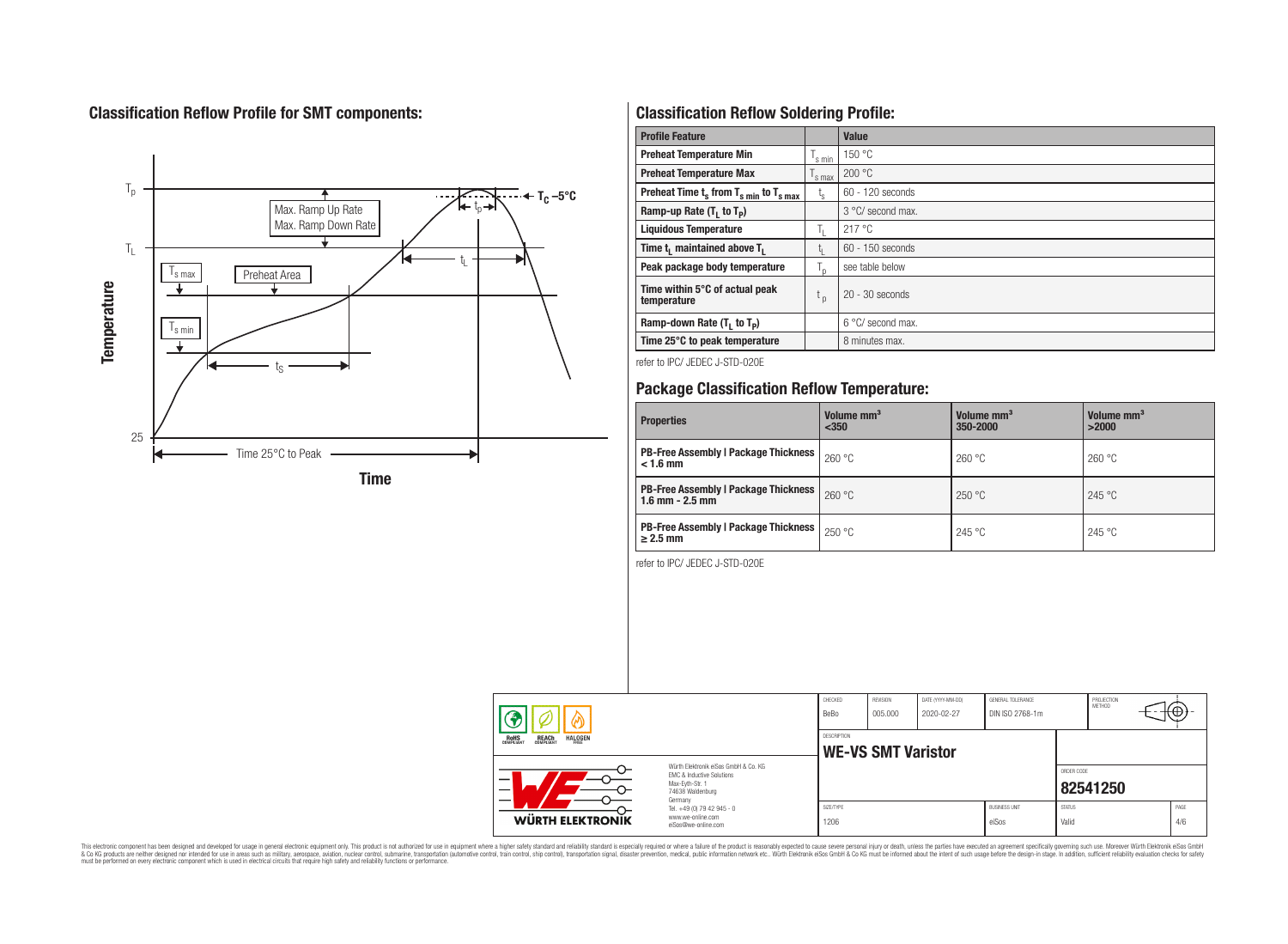## **Cautions and Warnings:**

## **The following conditions apply to all goods within the product series of WE-VS of Würth Elektronik eiSos GmbH & Co. KG:**

#### **General:**

- This electronic component is designed and manufactured for use in general electronic equipment
- Würth Elektronik must be asked for written approval (following the PPAP procedure) before incorporating the components into any equipment in fields such as military, aerospace, aviation, nuclear control, submarine, transportation (automotive control, train control, ship control), transportation signal, disaster prevention, medical, public information network, etc. where higher safety and reliability are especially required and/or if there is the possibility of direct damage or human injury.
- Electronic components that will be used in safety-critical or high-reliability applications, should be pre-evaluated by the customer.
- The component is designed and manufactured to be used within the datasheet specified values. If the usage and operation conditions specified in the datasheet are not met, the wire insulation may be damaged or dissolved.
- Do not drop or impact the components, the component may be damaged
- Würth Elektronik products are qualified according to international standards, which are listed in each product reliability report. Würth Elektronik does not warrant any customer qualified product characteristics beyond Würth Elektroniks' specifications, for its validity and sustainability over time.
- The responsibility for the applicability of the customer specific products and use in a particular customer design is always within the authority of the customer. All technical specifications for standard products also apply to customer specific products.

### **Product specific:**

#### **Soldering:**

- The solder profile must comply with the technical product specifications. All other profiles will void the warranty.
- All other soldering methods are at the customers' own risk.

#### **Cleaning and Washing:**

• Washing agents used during the production to clean the customer application might damage or change the characteristics of the coating insulation, marking or plating. Washing agents may have a negative effect on the long-term functionality of the product.

#### **Potting:**

• If the product is potted in the customer application, the potting material might shrink or expand during and after hardening. Shrinking could lead to an incomplete seal, allowing contaminants into the component body, pins or termination. Expansion could damage the components. We recommend a manual inspection after potting to avoid these effects

#### **Storage Conditions:**

- A storage of Würth Elektronik products for longer than 12 months is not recommended. Within other effects, the terminals may suffer degradation, resulting in bad solderability. Therefore, all products shall be used within the period of 12 months based on the day of shipment.
- Do not expose the components to direct sunlight.<br>• The storage conditions in the original packaging
- The storage conditions in the original packaging are defined according to DIN EN 61760-2.
- The storage conditions stated in the original packaging apply to the storage time and not to the transportation time of the components.

#### **Handling:**

- Violation of the technical product specifications such as exceeding the nominal rated voltage will void the warranty.
- The varistor is not designed for voltage stabilization with continuous power dissipation
- The exposure of steam, saline spray, atmosphere with reduced oxygen content, corrosive gases, rain or condensation and direct sunlight shall be prohibited.
- Signals operated continuously with a high ratio of direct-current voltage might have an influence on the product lifetime.

These cautions and warnings comply with the state of the scientific and technical knowledge and are believed to be accurate and reliable. However, no responsibility is assumed for inaccuracies or incompleteness.

|                         |                                                                         | CHECKED<br>BeBo                                                                                                     | <b>REVISION</b><br>005.000                      | DATE (YYYY-MM-DD)<br>2020-02-27 | GENERAL TOLERANCE<br>DIN ISO 2768-1m |                               | PROJECTION<br>METHOD   | ⊬⊕∶      |             |  |
|-------------------------|-------------------------------------------------------------------------|---------------------------------------------------------------------------------------------------------------------|-------------------------------------------------|---------------------------------|--------------------------------------|-------------------------------|------------------------|----------|-------------|--|
|                         | <b>REACH</b><br>COMPLIANT<br><b>HALOGEN</b><br><b>ROHS</b><br>COMPLIANT |                                                                                                                     | <b>DESCRIPTION</b><br><b>WE-VS SMT Varistor</b> |                                 |                                      |                               |                        |          |             |  |
|                         | –                                                                       | Würth Elektronik eiSos GmbH & Co. KG<br>EMC & Inductive Solutions<br>Max-Eyth-Str. 1<br>74638 Waldenburg<br>Germany |                                                 |                                 |                                      |                               | ORDER CODE             | 82541250 |             |  |
| <b>WÜRTH ELEKTRONIK</b> |                                                                         | Tel. +49 (0) 79 42 945 - 0<br>www.we-online.com<br>eiSos@we-online.com                                              | SIZE/TYPE<br>1206                               |                                 |                                      | <b>BUSINESS UNIT</b><br>eiSos | <b>STATUS</b><br>Valid |          | PAGE<br>5/6 |  |

This electronic component has been designed and developed for usage in general electronic equipment only. This product is not authorized for use in equipment where a higher safety standard and reliability standard si espec & Ook product a label and the membed of the seasuch as marked and as which such a membed and the such assume that income in the seasuch and the simulation and the such assume that include to the such a membed and the such